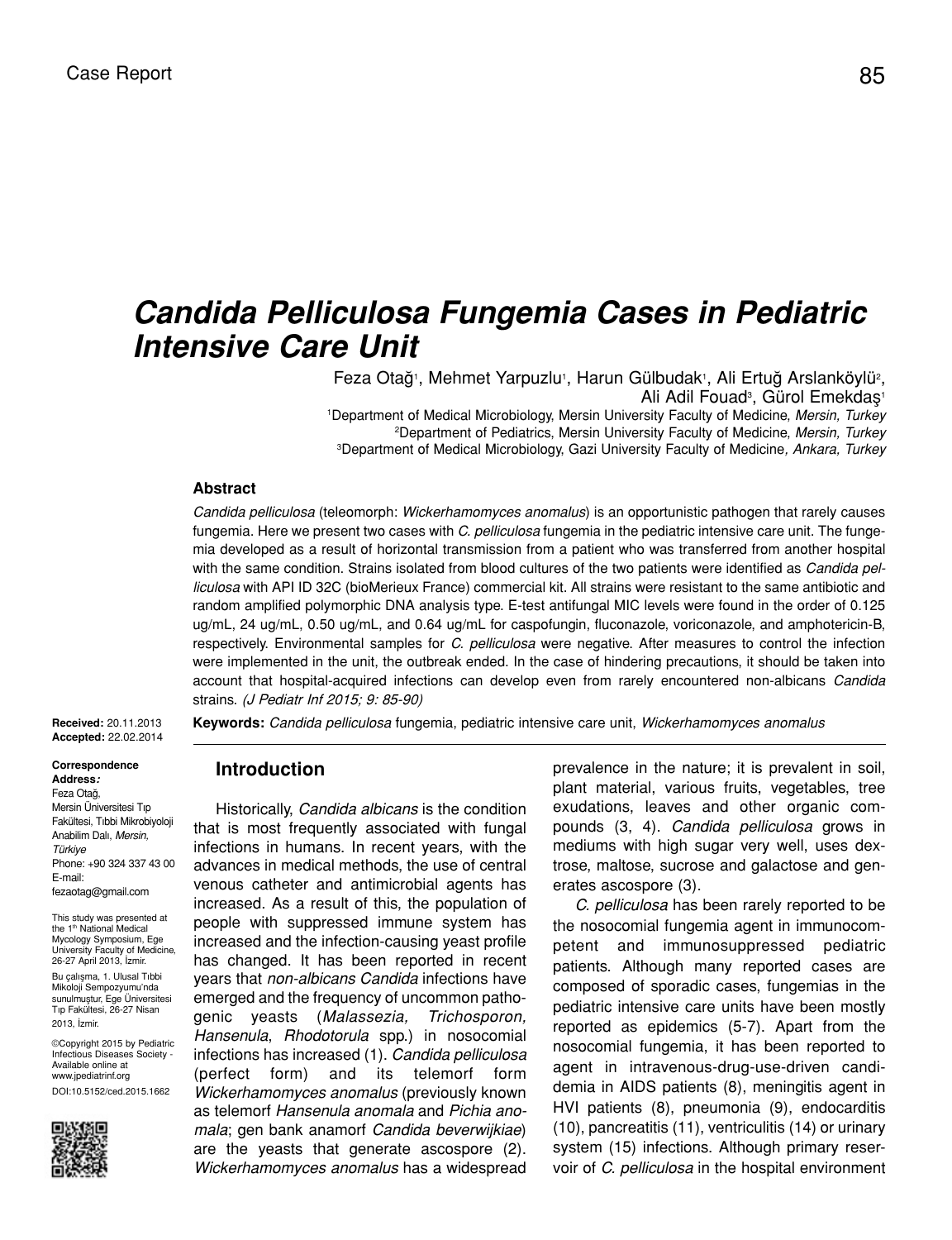is not exactly known, the *C. pelliculosa* fungemia developing in pediatric patients has similar risk factors together with candidemia (5).

Colonization of *C. pelliculosa* in pediatric patients and the risk factors of these patients cause the development of fungemia (7, 12). Besides, transfer of the yeasts by the hands of healthcare workers causes catheter-related epidemics (6, 7, 14). In this report, the case of *C. pelliculosa* defined in two patients hospitalized in the Pediatric Intensive Care Unit (PICU) has been presented.

## **Case Reports**

#### **Case 1**

A 2-month 10-day old male patient transferred to the PICU of our Faculty from an epicenter underwent a cardiovascular operation (coarctation of aorta) a month ago; afterwards *Candida spp.* growth was detected in the port culture while he was hospitalized in the intensive care unit due to pleural effusion development and fluconazole treatment was commenced. When he was admitted to our hospital, the patient who had high fever and infection symptoms was demanded peripheral blood culture and ampicillin-sulbactam+ amikacin treatment was initiated. Due to continuing high fever, the existing therapy was changed into meropenem treatment on the  $4<sup>th</sup>$  day and upon the growth of nonalbicans *Candida*, caspofungine was joined to the treatment. *Candida* continued to grow in the blood cultures taken from the patient on the  $5<sup>th</sup>$  and 11<sup>th</sup> days. No yeast grown occurred in the 3 blood cultures afterwards; *Acinetobacter baumannii* and coagulase negative staphycoccus growth was detected. The patient died due to extended bleeding parameter and circulatory disorder and bradycardia.

## **Case 2**

10 days after the first case, a 13-month-old female patient was hospitalized with the diagnosis of subarachnoid bleeding and cerebral edema. The patient who had a lesion on the left temporal region, infection symptoms and orientation loss was applied endotracheal intubation due to respiratory distress. KNS growth occurred in the peripheral blood culture taken on the third of her hospitalization. As a result of heightened fever on the eighth day, cefoperazone-sulbactam+amikacin+vancomycin treatment was started. Non-albicans *Candida* growth occurred in the blood culture (taken from the catheter) taken from the patient on the  $12<sup>th</sup>$  day of her hospitalization. While no yeast growth afterwards occurred in the blood culture taken from the periphery, yeast growth was detected in the blood culture taken from the catheter. Patient's catheter was removed and repetition of candidemia was prevented. The patient followed up with the condition of cerebral hemorrhage was discharged at the end of treatment.

#### **Mycology Studies**

#### **Identification**

The cultures are inoculated to the Saboraud Dextroz agar (HIMEDIA, India) ve CHROMagar-Candida (RTA, Turkey) media from automatized blood culture system (BACTEC-9240/Becton-Dickenson, England) bottles that are monitored and the detected yeast cells on the Gram staining. Besides, another method of corn-flowered-tween 80 agar (Fluka, India) which we used routinely was left to be incubated on plates at 35°C through instillation planting (10µL substance is covered with suspension lamel left on the medium). The colonies that became visible after 48 hours in the planted medium became round, dry and dull in the SDA (Figure 1), and regular edged, purple in the middle and cream color on the outside in the CHROMagar-Candida (Figure 2). The hyphes started to be visible in the corn-flowered-tween 80 agara after 48 hour (Figure 3). The strains unable to be diagnosed definitively with these methods were defined as *C. pelliculosa* (profile no: 5244151111) via the API ID 32C (bioMerieux, France) commercial kit. For the verification of strains via genetic analysis, they were sent to Medical School Medical Microbiology Laboratory of Gazi University. The strains were defined as Wickerhamomyces *anomalus* (*C. pelliculosa*) as a result of ITS1 sequencing analysis.

In the screening samples taken from the PICU personnel and environmental sources by the infection control committee, no *C. pelliculosa* growth was found. As a result of the infection control measures taken in the intensive care unit, an epidemic was prevented.

#### **Antifungal sensitivity test**

Antifungal sensitivity of the *C. pelliculosa* strains was implemented via the E-test method in the Mueller-Hinton agar medium including 2% glucose and 0.5% methylene blue (21) (Figure 4). Therefore, the suspension prepared



**Figure 1.** *C. pelliculosa colonies, SDAmedium*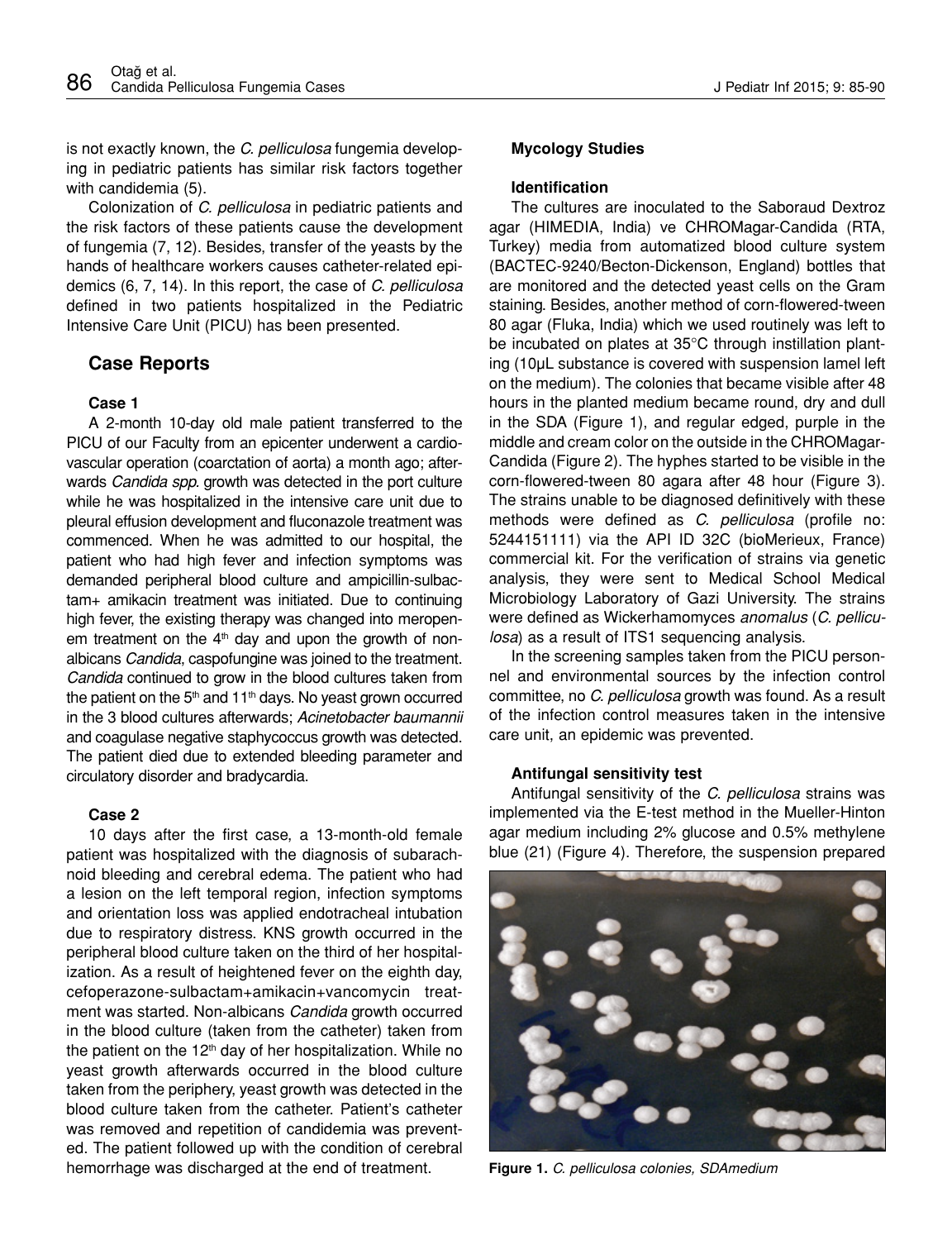according to 0.5 McFarland standard haze in every yeast strain inside every 0.85% sterile NaCl was inoculated onto agar surfaces, after the surface of the plated dried up, E-test stripes (AB bioMerieux, Sweden) kaspofungine (0.002-32 µg/mL), fluconazole (0.016-256 µg/mL), voriconazole (0.002-32 µg/mL) and amphotericin-B (0.002-32 µg/mL) were placed. The plates were incubated at 37°C for 24 hours, if there was insufficient growth, incubated for 48 hours and the results were evaluated.

Minimal inhibition concentration (MIC) sensitivity values for fluconazole (≤8 µg/mL sensitive, 16-32 µg/mL dosesensitive, ≥64 µg/mL resistant) and for voriconazole (≤1 µg/ mL sensitive, 2 µg/mL dose-sensitive, ≥4 µg/mL resistant) were implemented according to CLSI recommendations (22). MIC value for caspofungin (≤2 µg/mL sensitive) was evaluated based on the reference of a study (23). For



**Figure 2.** *C. pelliculosa colonies-CHROMagar Candida* 

amphotericin B ( $\leq$ 1 µg/mL sensitive,  $\geq$ 2 µg/mL resistant) was accepted (24). According to the E-test results, MIC values of the *C. pelliculosa* strain for kaspofungine was found 0.125 µg/mL, for fluconazole 24 µg/mL, for voriconazole 0.50 µg/mL, and for amphotericin-B i0.64 µg/mL.

## **Randomly Amplified Polymorphic DNA (RAPD) Analysis**

## **DNA isolation**

The 3-day yeast colonies that grew in the SDA medium were subjected quick DNA extraction procedure (25). Yeast full of substance was dispersed in 1 ml sterile distilled water and kept at 80°C for 20 minutes allowing the tissues to be decomposed. Afterwards, the liquid left on the top was removed via centrifuge at 12,000 x g for 10 minutes. By adding 200 µl chloroform and 200 µl sterile distilled water onto the pellet, the mixture obtained was centrifuged again at 12,000 x g for 10 minutes. This time, the liquid left on the top was used as a pattern for PZR reaction.



**Figure 3.** *C. pelliculosa,* instillation method, 48 hour later, cornflowered-tween, 40X enlargement



**Figure 4. a-c.** 5% methylene blue MHA, E-test (AP: amphotericin-B; VO: voriconazole; FL: fluconazole)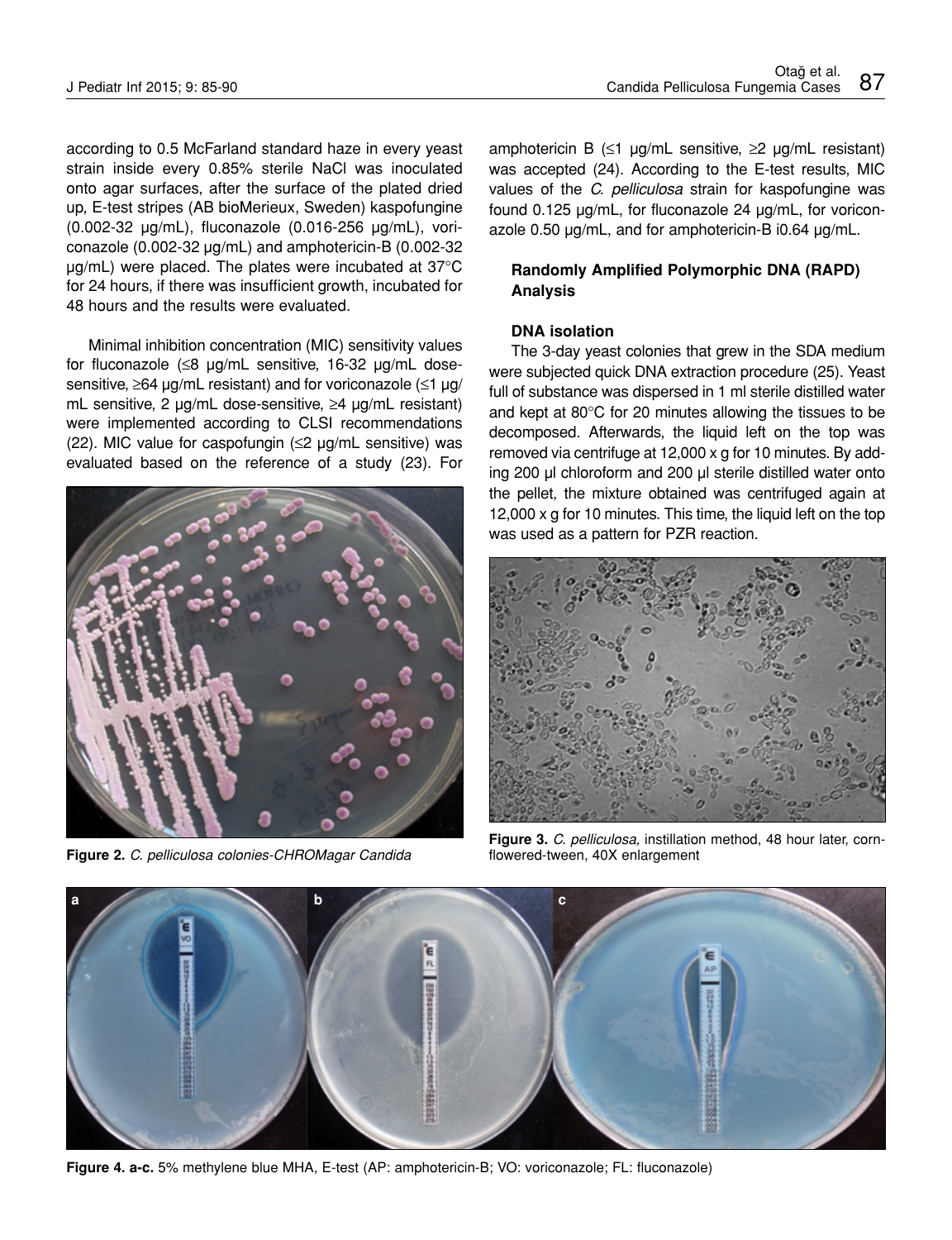#### **RAPD-PZR**

In order to determine the epidemiologic relationship of the 6 *C. pelliculosa* strain isolated in both patients, RAPD-PZR analysis was implemented via M13 primary. As a result of the analysis, it was found that all the strains were epidemiologically related (Figure 5).

RAPD analysis: For each *C. pelluculosa* strain, 50 µl RAPD-PZR mixture was prepared; 2 µl genomic DNA, 100 pmol M13 primary (5'-CAG GGT CCC GGT TCT-3'), 2,5 U Taq DNA polymerase, 10 mmol dNTP mixture, 5 µl 10X buffer and 2.5 mM  $MgCl<sub>2</sub>$ . The amplification procedure implemented for the reaction mixture is as follows; 2 cycles, 5 mins. at 94 $\degree$ C, 5 mins. at 40 $\degree$ C, 5 mins. At 72 $\degree$ C; and 40 cycles, 1 min. at 94°C, 1 min. at 40°C and 2 mins. at 72°C. The products amplified in the thermal cycler device (Eppendorf) were subjected to agarose jelled electrophoreses inclusive of 1.5% ethidium bromur and was viewed in the UV-illuminated device (26).

#### **Sequencing Analysis of ITS Gen Region**

In our study, amplification of the ITS region was carried out by using the ITS 1 (forward): 5-TCC GTA GGT GAA CCT GCG G-3 and ITS 4 (reverse): 5-TCC TCC GGT TAT TGA TAT GC-3 universal primaries. For the purpose of purifying amplified PZR products, ExoSAP-IT purification kit was used. Afterwards, the purified products, DNA sequencing analysis reaction was prepared in accordance with the usage recommendation of the BigDye BigDye® Terminator v3.1 Cycle Sequencing DNA sequencing analysis kit. DNA sequencing analysis of the amplified products was realized by the ABI Prism ™ 310 Genetic Analyzer DNA Sequencing Analysis Device (Applied Biosystems, ABD). Data was analyzed by the Sequencing Analysis 5.3.1 program. The sequencing analysis data obtained through capillary electrophorus was evaluated by using the National Center for Biotechnology Information (NCBI, Bethesda, Md., ABD) BLAST system. As a result of the sequencing analysis of the derivatives, they were defined as 100 % *Wickerhamomyces anomalus.*

## **Discussion**

*Candida pelliculosa* is yeast often isolated in the telemorf *Wickerhamomyces anomalus* dough yeasts and laboratory yeast fermentations (27). The very first infection report related to *C. pelliculosa* is the publication by Wang and Schwarz in 1958 in which it was revealed that it was isolated in the lung of infants (19). The first neonatal intensive care unit epidemic report was published in 1986. It was found that in 13-month period, 52 newborn infants were colonized with *C. pelliculosa* and 8 infants were infected. It was reported that fungemia developed in five



**Figure 5.** Jell electrophorese image of *Candida pelliculosa* strains after RAPD-PZR. A1, A2, A3: Strains isolated from patient 1; B1, B2, B3: Strains isolated from patient 2

infants, fungemia and ventriculitis in two infants and ventriculitis in only one infant. The infected infants were treated with flucytosine and amphotericin-B combination; however, elimination of the yeasts was enabled via oral nystatin prophylaxis and iodophor application in the intravenous access site. Researchers stated that no reservoir except the infants was detected (12). According to Kalkancı et al. (6) report in 2010 including the literature review on *C. pelliculosa*, 31 *C. pelliculosa* cases and epidemic was reported. In the following periods, two case reports (meningitis in the HIV patients and fungemia in sickle-cell anemia) and 2 neonatal intensive care unit epidemic reports were included in the literature (8, 20-22). According to the data, 11 epidemic and 24 case reports were reported and 9 were detected in the pediatric unit and 2 in the adult patient unit. While *C. pelliculosa* fungemia cause more epidemics in the pediatric units, it is noticeable that it occurs in the form of sporadic cases in adults (6).

The potential risk factors reported in the *C. pelliculasa* infections in pediatric patients are low pregnancy age, low birth weight, extended hospital stay, premature birthrelated problems, parenteral nutrition, antibiotic treatment and invasive procedures (5, 7, 12). However, in the suspicion of exogen infections, central venous catheter and the length of stay in the intensive care unit were reported to be the most important risk factors; besides, it was found that *C. pelliculosa* fungemia risk factors and the candidemia risk factors caused by other *Candida* species were the same (5). In the *C. pelliculosa* epidemic report including 24 cases in an oncology hospital in Brazil, it was reported that average age of the patients was 11 years, the most underlying disease were leukemia (62.5%) and lymphoma (25%) and all the patients had central venous catheter or peripheral venous catheter (14).

In neonatal ICU epidemics, Murphy et al. (12) found that in 13-month period, skin and mucosa (skin, rectum, oropharynx) of 52 neonatals (10% of the patients admitted to ICU) were colonized with *C. pelliculosa* and infec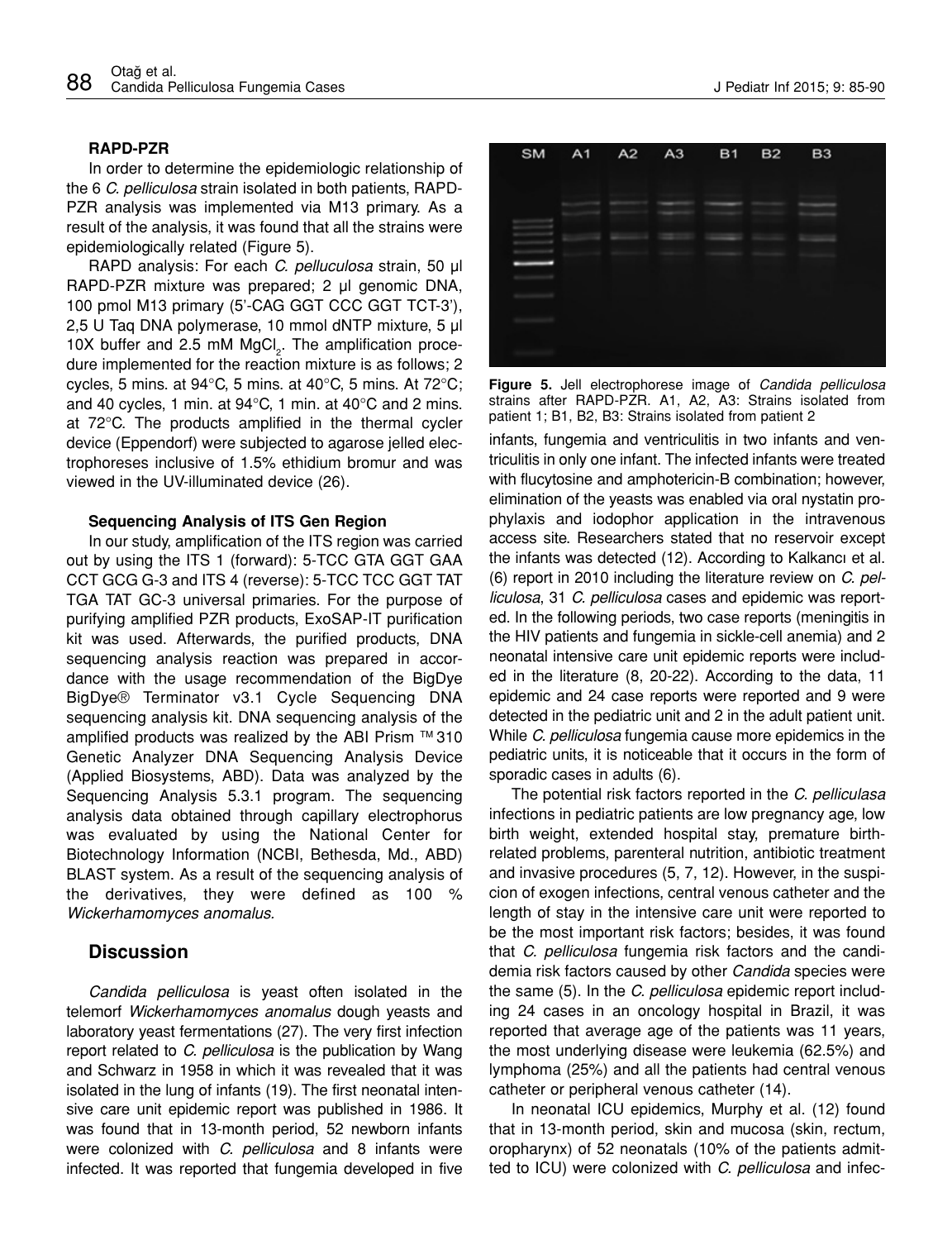tion developed in 8 infants. In another study, *C. pelliculosa*  colonization (abdominal region, mouth, rectum) was found in 14 (28%) of the 50 premature neonatals and it was reported that fungemia developed in 20% of them (7).

The basis of the spread of yeasts in nosocomial *C. pelliculosa* epidemics is stated that it may be as a result of cross contamination through the hands of healthcare personnel from the first contaminated or infected patient at the hospital. However, this is difficult to prove unless patients are scanned at their admission (6, 7). In their study, Chakrabarti et al. (9) revealed through the hand culture positivity that the spread of *C. pelliculosa* strains from the pediatric emergency to the neonazal ICU could be transmitted through the hands of the healthcare personnel.

In this study, the first case was a 2-month 10-days-old infant who was transferred to PICU of our hospital from another health center. The patient came from an epicenter with *Candida spp*. growth in the port culture; due to high fever, blood culture was taken and through conventional methods and within the expected period of time, unidentified non-albicans *Candida* (*tropicalis, parapsilosis, glabrata, kefyr, non-krusei*) growth occurred. The yeast defined as *C.pelliculosa* at the end of 48 hours incubation via the API ID 32 C commercial kit, was detected in two blood cultures as well. KNS growth was found in the blood culture of the 13-month-old female patient taken on the 3<sup>rd</sup> day hospitalized in the same unit 10 days later. It was realized that yeast colonies whose morphological similarities were similar to C*. pelliculosa* grew in the blood culture taken from the catheter on the  $12<sup>th</sup>$  day due to high fever. Accordingly, a passage was repeated in the blood culture bottle taken from the patient on the  $3<sup>rd</sup>$  day and it was observed *C. pelliculosa* together with CNS grew.

The difficulties experienced in defining the rarely isolated infection agent/colonized yeast fungus through routinely used conventional methods may delay the treatment-initiating results. Therefore, it is an important approach to make the correct definition of the specie in yeasts and *Candida* species in terms of initiating the correct treatment.

*C. pelliculosa* could not be isolated in the environmental screening sampled carried out by the infection control committee with the second case. Research results led us to think that the first strain was carried from an epicenter by the first case and transmitted to the second case through cross-contamination via the healthcare personnel. It was found as a result of molecular epidemiologic analysis done by RAPD-PZR that the six strains isolated from the two cases were clonally related to each other. After increasing the infection control measures, no more *C. pelliculosa* fungemia was detected in the PICU.

The risk factors identified in the two cases in our hospital such as weak immune system, respiratory insufficiency-related intubation, congenital cardiovascular problem in a case and ensuing operation, cerebral edema in the other case, antibiotic treatment, central venous catheter and long stay in the intensive care unit, are similar to the risk factors in the *C. pelliculosa* reports.

It was reported that in most of the *C. pelliculosa* cases, removing the catheter and amphotericin-B treatment created successful results in infections (6, 23). Kalkancı et al. (6) reported that *C. pelliculosa* fungemia was successfully treated by amphotericin-B, fluconazole and removal of the catheter. It was found in the in vitro test in the same study that *C. pelliculosa* strains were weakly sensitive towards fluconazole, but were sensitive to amphotericin-B, itraconazole, voriconazole, myconazole, flucytosine and mikafungine. Barchiesi et al. (4) reported that 46 *C. pelliculosa* strains isolated in 37 patients had low sensitivity to azoles; 3 strains isolated in a patient were resistant to flucytosine, but all the strains were sensitive amphotericin-B. It was emphasized in the same study that the most appropriate antifungal for *C. pelliculosa* cases could be amphotericin-B. It was revealed that the strains isolated from two cases in this study were sensitive to amphotericin-B, caspofungin, voriconazole; and weakly sensitive to fluconazole/ dose-sensitive.

## **Conclusion**

In conclusion, although *C. pelliculosa*, is an isolated yeast as a rare an infection agent, it has been shown that yeasts can be transmitted in the infected hosts via the transfer of the patients between the health centers and as a result of cross-contamination, infection-related epidemics can occur in new hosts. In order to be able to prevent the transmission ways of nosocomial yeast infections in the pediatric intensive care units, the present study has emphasized once again that infection control measures should be scrupulously implemented.

**Informed Consent:** Written informed consent was not taken due to routine examination for patient samples.

**Peer-review:** Externally peer-reviewed.

**Author Contributions:** Concept - F.O. Design - F.O.; Supervision - F.O.; Data Collection and/or Processing - M.Y., A.E.A., H.G., A.A.F.; Analysis and/or Interpretation - F.O., M.Y., H.G., A.A.F.; Literature Review - F.O., H.G., M.Y.; Writing - H.G., F.O.; Critical Review - F.O., G.E.

**Conflict of Interest:** No conflict of interest was declared by the authors.

**Financial Disclosure:** The authors declared that this study has received no financial support.